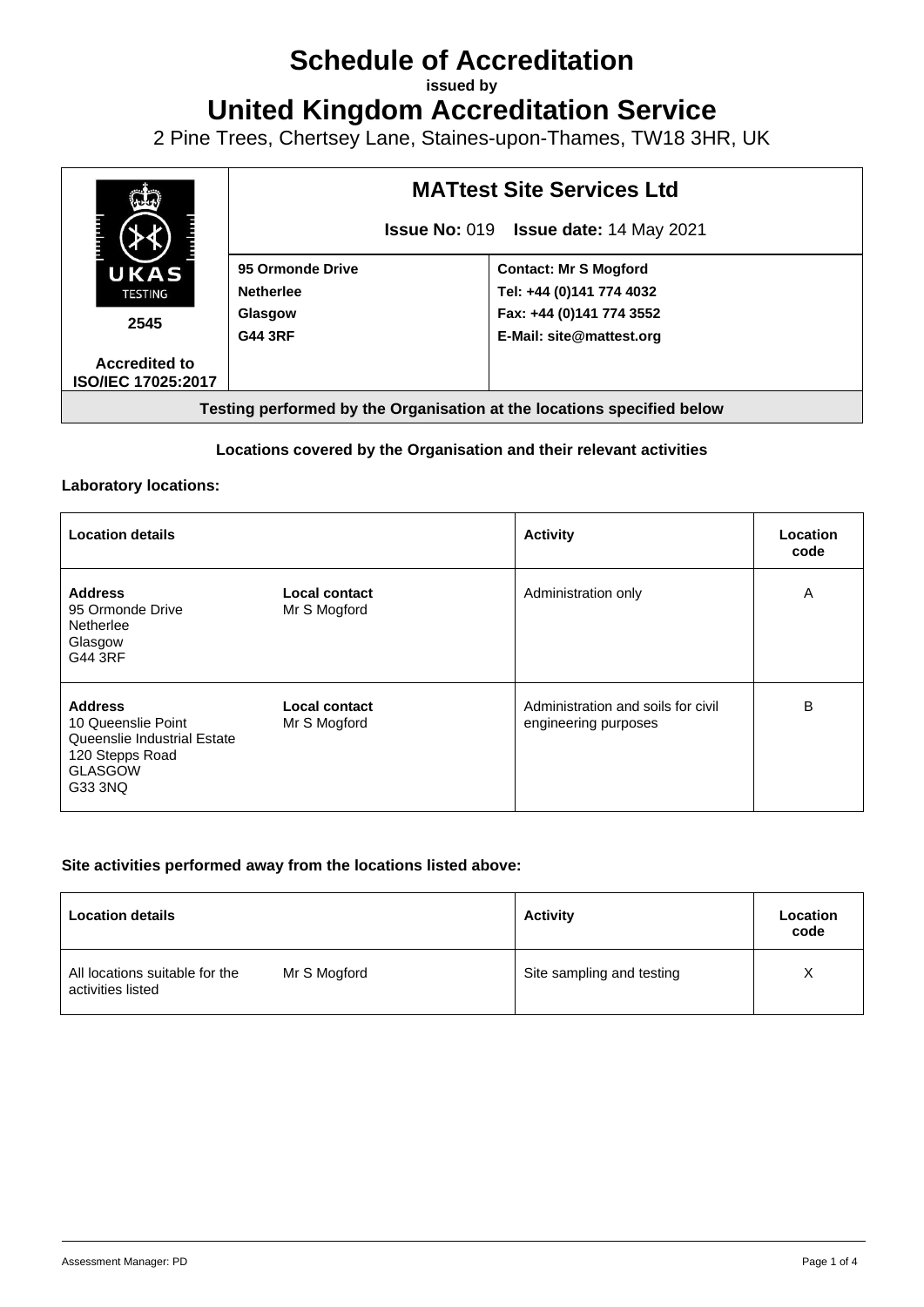|                                                                  | <b>Schedule of Accreditation</b><br>issued by<br><b>United Kingdom Accreditation Service</b><br>2 Pine Trees, Chertsey Lane, Staines-upon-Thames, TW18 3HR, UK |  |
|------------------------------------------------------------------|----------------------------------------------------------------------------------------------------------------------------------------------------------------|--|
| UKAS<br><b>TESTING</b>                                           | <b>MATtest Site Services Ltd</b>                                                                                                                               |  |
| 2545<br><b>Accredited to</b><br><b>ISO/IEC 17025:2017</b>        | <b>Issue No: <math>019</math></b><br><b>Issue date: 14 May 2021</b>                                                                                            |  |
| Testing performed by the Organisation at the locations specified |                                                                                                                                                                |  |

| Materials/Products tested                               | Type of test/Properties<br>measured/Range of<br>measurement                                        | Standard specifications/<br>Equipment/Techniques used | Location<br>Code |
|---------------------------------------------------------|----------------------------------------------------------------------------------------------------|-------------------------------------------------------|------------------|
| <b>AGGREGATES</b>                                       | Sampling coarse, fine and all-<br>in aggregates<br>- from flattened stockpiles                     | BS EN 932-1:1997                                      | X                |
|                                                         | Sample reduction                                                                                   | BS EN 932-2:1999                                      | X                |
| <b>BITUMINOUS MIXTURES</b><br>for roads and other paved | Measurements of temperature                                                                        | BS EN 12697-13:2017                                   | X                |
| areas                                                   | Sampling<br>-from the material around the<br>augers of the paver<br>-workable heaps                | BS EN 12697-27:2017                                   | X                |
|                                                         | Sampling of finished material<br>- core cutting method                                             | BS EN 12697-27:2017                                   | X                |
|                                                         | Sampling coated chippings<br>from stockpiles                                                       | BS EN 12697-27:2017                                   | X                |
|                                                         | Preparation of samples for the<br>determination of binder<br>content, water content and<br>grading | BS EN 12697-28:2020                                   | X                |
|                                                         | Rate of spread of binder<br>- carpet tile method                                                   | BS EN 12272-1:2002                                    | X                |
| <b>BITUMINOUS ROAD</b><br><b>SURFACING</b>              | In-situ density<br>- dielectric method                                                             | Documented In-House Method<br>No TOP 5                | X                |
|                                                         | In-situ density<br>- nuclear method                                                                | Documented In-House Method<br>No TOP 10               | X                |
| <b>CONCRETE - fresh</b>                                 | Sampling<br>- spot<br>- composite                                                                  | BS EN 12350-1:2019                                    | X                |
|                                                         | Slump                                                                                              | BS EN 12350-2:2019                                    | X                |
|                                                         | Air content - pressure method                                                                      | BS EN 12350-7:2019                                    | X                |
|                                                         | Making specimens for strength                                                                      | BS EN 12390-2:2019                                    | B                |

## DETAIL OF ACCREDITATION

٦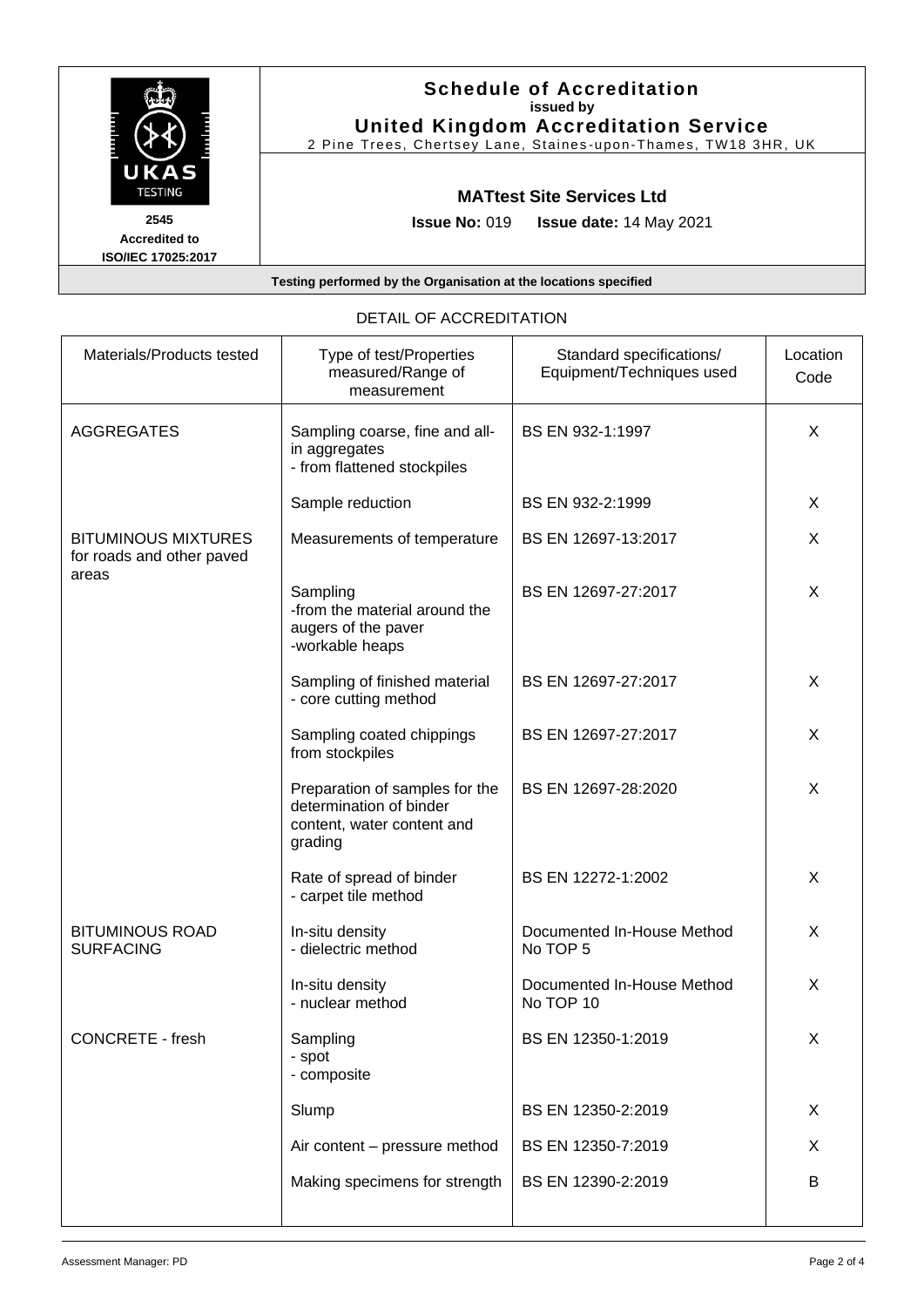| UKAS<br><b>TESTING</b>                                           | <b>Schedule of Accreditation</b><br>issued by<br><b>United Kingdom Accreditation Service</b><br>2 Pine Trees, Chertsey Lane, Staines-upon-Thames, TW18 3HR, UK |  |
|------------------------------------------------------------------|----------------------------------------------------------------------------------------------------------------------------------------------------------------|--|
|                                                                  | <b>MATtest Site Services Ltd</b>                                                                                                                               |  |
| 2545<br><b>Accredited to</b><br><b>ISO/IEC 17025:2017</b>        | <b>Issue No: <math>019</math></b><br><b>Issue date: 14 May 2021</b>                                                                                            |  |
| Testing performed by the Organisation at the locations specified |                                                                                                                                                                |  |

| Materials/Products tested                                                                         | Type of test/Properties<br>measured/Range of<br>measurement                                      | Standard specifications/<br>Equipment/Techniques used                    | Location<br>Code |
|---------------------------------------------------------------------------------------------------|--------------------------------------------------------------------------------------------------|--------------------------------------------------------------------------|------------------|
| <b>GEOTECHNICAL</b><br><b>INVESTIGATION and</b><br><b>TESTING</b><br>- Laboratory testing of soil | Water content                                                                                    | BS EN ISO 17892-1:2014                                                   | B                |
| ROAD PAVEMENT<br><b>SURFACES</b>                                                                  | Texture depth by the sand-<br>patch method                                                       | BS 598-105:2000                                                          | X                |
|                                                                                                   | Pavement surface<br>macrotexture depth using a<br>volumetric patch technique                     | BS EN 13036-1:2010                                                       | X                |
|                                                                                                   | Surface regularity using a<br>rolling straight-edge                                              | MCHW SHW Vol. 1 Feb 2016<br>Clause 702                                   | X                |
| SOILS for civil engineering<br>purposes                                                           | Moisture content<br>- oven drying method                                                         | BS 1377-2:1990                                                           | B                |
|                                                                                                   | <b>MCV</b><br>- natural moisture content                                                         | BS 1377-4:1990                                                           | X,B              |
|                                                                                                   | In-situ density<br>- sand replacement method<br>(large pouring cylinder)<br>- core cutter method | BS 1377-9:1990                                                           | X                |
|                                                                                                   | In-situ bulk density<br>- nuclear method<br>- compliance tests                                   | BS 1377-9:1990                                                           | X                |
|                                                                                                   | In-situ California Bearing Ratio<br>(CBR)                                                        | BS 1377-9:1990                                                           | X                |
|                                                                                                   | Moisture condition value                                                                         | Scottish Development<br><b>Department Technical</b><br>Memorandum SH7/83 | X,B              |
|                                                                                                   | Sampling soils<br>- from undisturbed material<br>- from disturbed material                       | Documented In-House Method<br>No TOP 1                                   | X                |
|                                                                                                   | Dynamic cone penetrometer                                                                        | Documented In-House Method<br>No TOP 9                                   | X                |
|                                                                                                   |                                                                                                  |                                                                          |                  |